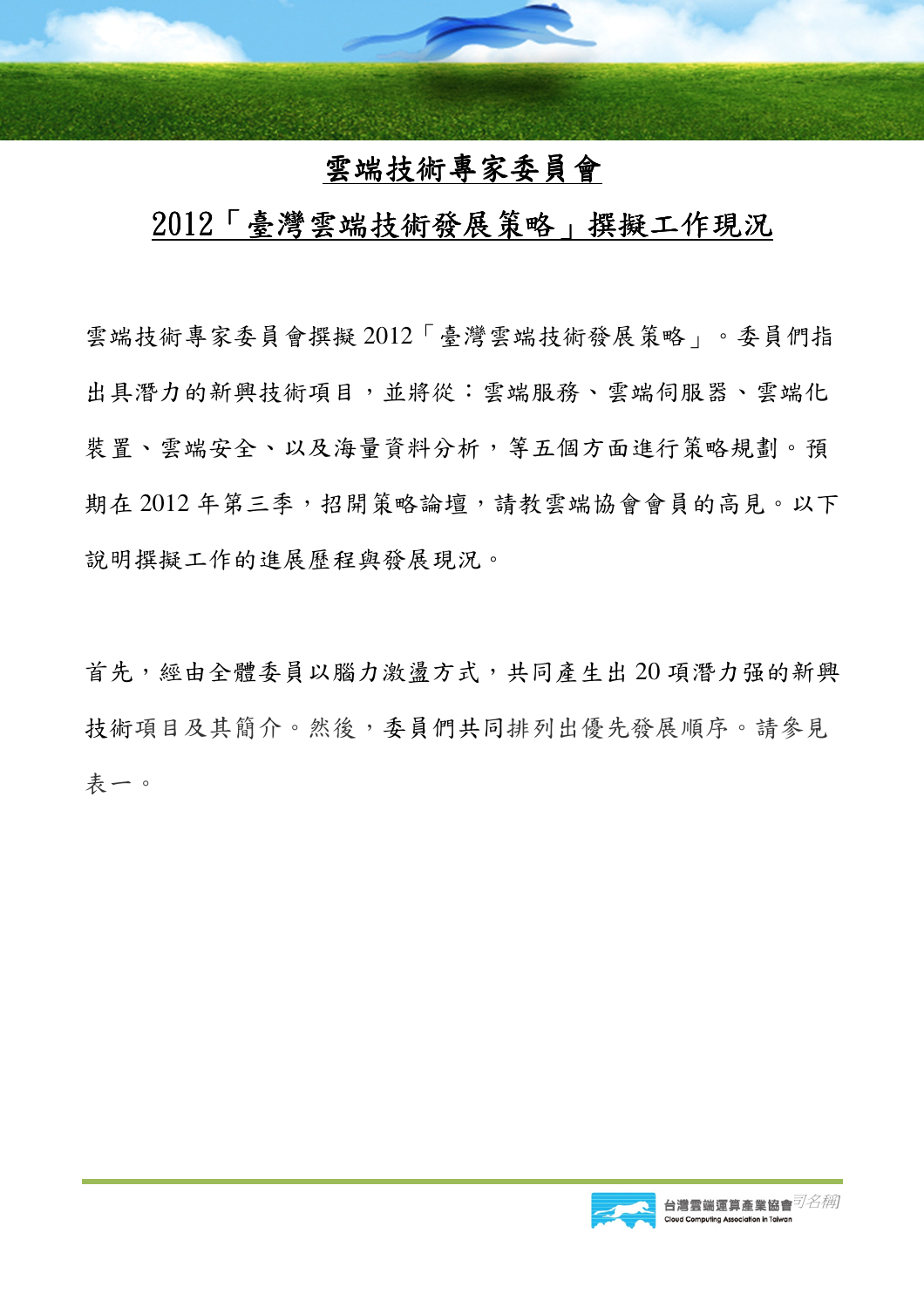| 總積分 | 術名稱(共20項)<br>技                                                                 |  |  |  |
|-----|--------------------------------------------------------------------------------|--|--|--|
| 227 | $(1)$ Security                                                                 |  |  |  |
| 218 | (2) Big data analytics                                                         |  |  |  |
| 183 | (3) Analytics in Performance monitoring Tools                                  |  |  |  |
| 152 | (4) Resource<br>management                                                     |  |  |  |
| 142 | (5) Cloud Appliance                                                            |  |  |  |
| 131 | (6) Community or specialized cloud (application PaaS)                          |  |  |  |
| 122 | (7) Cloud Service Brokerage, CSB                                               |  |  |  |
| 119 | (8) Management across clouds                                                   |  |  |  |
| 102 | $(9)$ Client devices: user interface and experience                            |  |  |  |
| 91  | (10) Business model innovation driven technologies: Zara-like ecosystem, 跨會合作. |  |  |  |
| 81  | $(11)$ Database and Data Management                                            |  |  |  |
| 68  | (12) Data migration across clouds                                              |  |  |  |
| 66  | (13) Inter-operability across datacenters                                      |  |  |  |
| 49  | (14) Software defined/driven networks, SDN                                     |  |  |  |
| 49  | (15) Opportunistic cloud                                                       |  |  |  |
| 47  | (16) Digital forensics or computer forensic science                            |  |  |  |
| 47  | $(17)$ Open 'data' integrity & protection                                      |  |  |  |
| 43  | (18) Strategic technologies; e.g.: 經國號, 天劍二號,<br>Hypervisor                    |  |  |  |
| 31  | (19) Integration PaaS                                                          |  |  |  |
| 17  | (20) Autonomic computing                                                       |  |  |  |

表一:具優先發展潛力的新興科技項目與順序